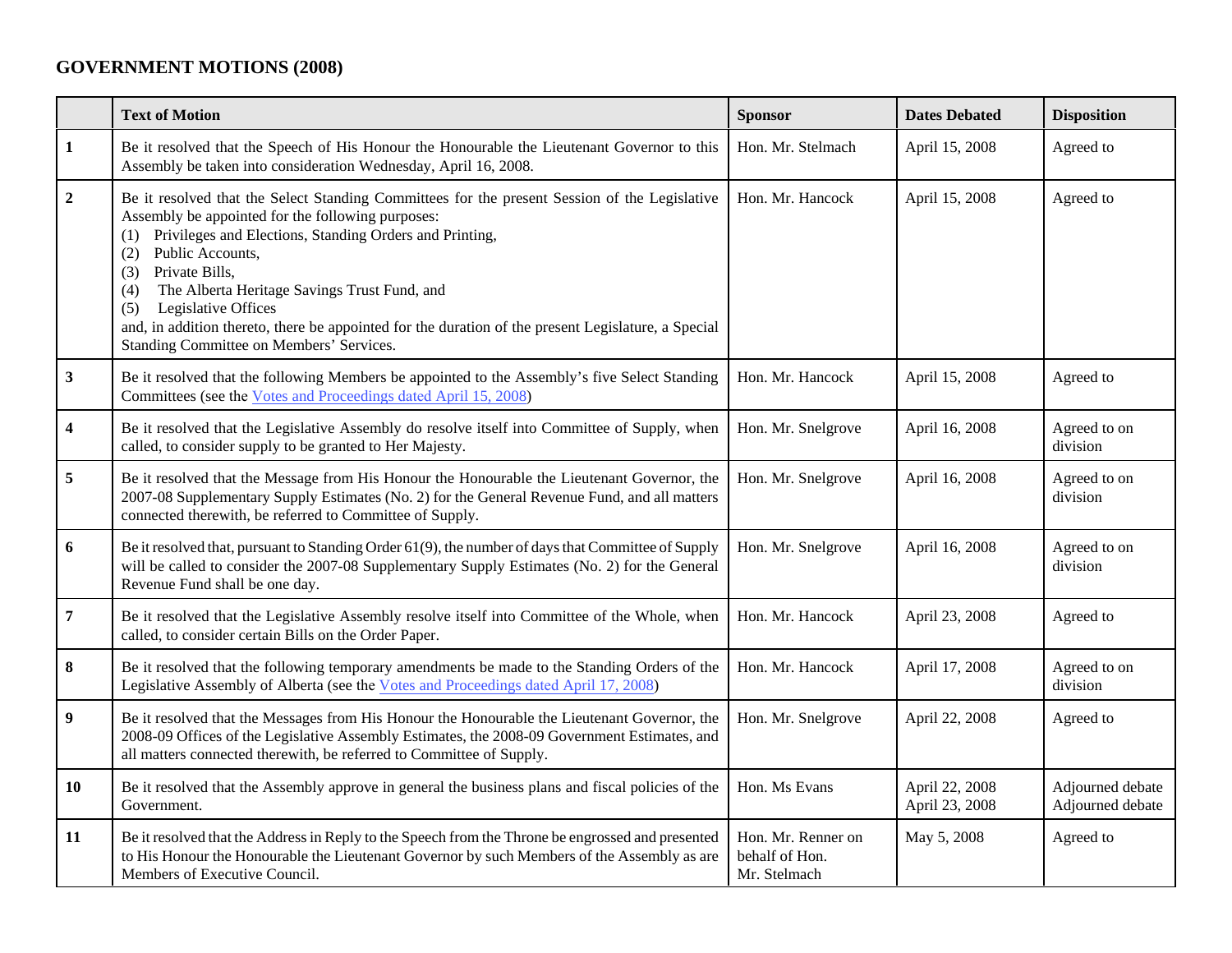|    | <b>Text of Motion</b>                                                                                                                                                                                                                                                                                                                                                                                                                                                                                                                                                                                                                          | <b>Sponsor</b>                                         | <b>Dates Debated</b> | <b>Disposition</b>       |
|----|------------------------------------------------------------------------------------------------------------------------------------------------------------------------------------------------------------------------------------------------------------------------------------------------------------------------------------------------------------------------------------------------------------------------------------------------------------------------------------------------------------------------------------------------------------------------------------------------------------------------------------------------|--------------------------------------------------------|----------------------|--------------------------|
| 12 | Be it resolved that the following Members be appointed to the Assembly's five Standing<br>A.<br>Committees (see the Votes and Proceedings dated April 30, 2008)<br>Be it further resolved that Government Motion 8, passed by the Assembly on April 17,<br><b>B.</b><br>2008, be amended in Part C<br>by adding "remuneration for" before "the Policy Field Committees";<br>(a)<br>by striking out "designated as Category A Committees for the purposes of the<br>(b)<br>Members' Services Committee Allowances Order, RMSC 1992, c.M-2" and<br>substituting "at rates determined by the Special Standing Committee on<br>Members' Services". | Hon. Mr. Hancock                                       | April 30, 2008       | Agreed to                |
| 13 | Be it resolved that the following change to the Select Standing Committee on the Alberta Heritage<br>Savings Trust Fund be approved: that Ms Notley replace Mr. McFarland.                                                                                                                                                                                                                                                                                                                                                                                                                                                                     | Hon. Mr. Zwozdesky<br>on behalf of Hon.<br>Mr. Hancock | May 6, 2008          | Agreed to                |
| 14 | Be it resolved that a Select Special Ethics Commissioner Search Committee of the Legislative<br>Assembly be appointed, consisting of the following Members, namely: (see the Votes and<br>Proceedings dated May 14, 2008)                                                                                                                                                                                                                                                                                                                                                                                                                      | Hon. Mr. Renner<br>on behalf of<br>Hon. Mr. Hancock    | May 14, 2008         | Agreed to                |
| 15 | Be it resolved that the following temporary amendments be made to the Standing Orders of the<br>Legislative Assembly of Alberta: (see the Votes and Proceedings dated May 21, 2008)                                                                                                                                                                                                                                                                                                                                                                                                                                                            | Hon. Mr. Hancock                                       | May 21, 2008         | Agreed to                |
| 16 | Be it resolved that the following changes to: A. the Standing Committee on Alberta Heritage<br>Savings Trust Fund be approved B. the Standing Committee on Legislative Offices be<br>approved C. the Standing Committee on Public Accounts be approved D. the Standing<br>Committee on Private Bills be approved E. the Standing Committee on Privileges and<br>Elections, Standing Orders and Printing be approved F. the Select Special Ethics Commissioner<br>Search Committee be approved (see the Votes and Proceedings dated May 29, 2008)                                                                                               | Hon. Mr. Hancock                                       | May 29, 2008         | Agreed to                |
| 17 | Be it resolved that when the Assembly adjourns to recess the Spring Sitting of the First Session of<br>the 27th Legislature it shall stand adjourned until October 14, 2008, as per temporary Standing<br>Order 3.1(1) or until a time and date as determined by the Speaker after consultation with the<br>Lieutenant Governor in Council.                                                                                                                                                                                                                                                                                                    | Hon. Mr. Renner<br>on behalf of<br>Hon. Mr. Hancock    | June 4, 2008         | Agreed to                |
| 18 | Be it resolved that when further consideration of Bill 26, Labour Relations Amendment Act, 2008,<br>is resumed, not more than seven hours shall be allotted to any further consideration of the Bill in<br>Committee of the Whole, at which time every question necessary for the disposal of the Bill at this<br>stage shall be put forthwith.                                                                                                                                                                                                                                                                                                | Hon. Mr. Renner<br>on behalf of<br>Hon. Mr. Hancock    | June 4, 2008         | Agreed to on<br>division |
| 19 | Be it resolved that the Legislative Assembly concur in the report of the Select Special Ethics<br>Commissioner Search Committee and recommend that Neil Wilkinson be appointed as Ethics<br>Commissioner for the Province of Alberta.                                                                                                                                                                                                                                                                                                                                                                                                          | Hon. Mr. Hancock                                       | October 23, 2008     | Agreed to                |